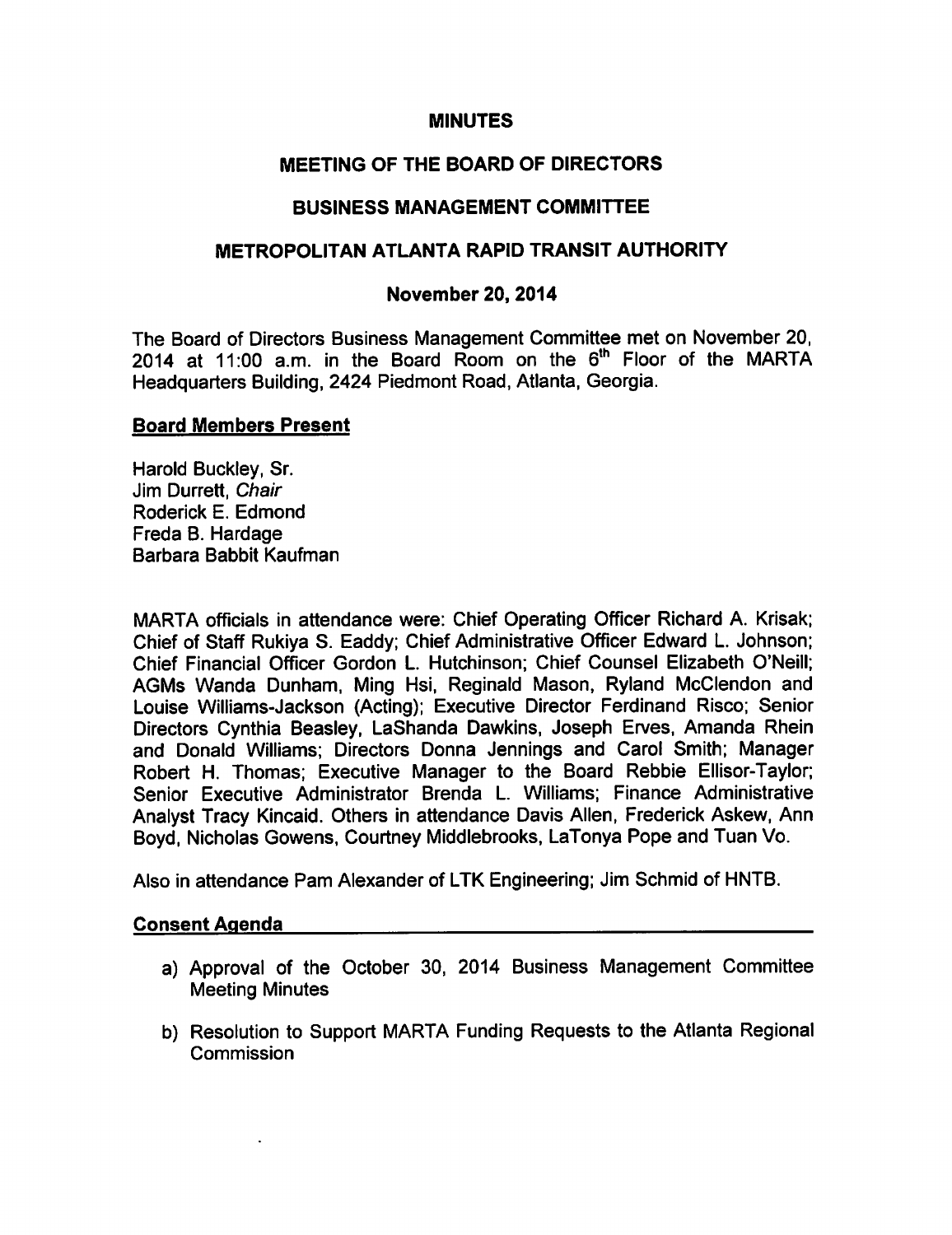- c) Resolution to Convey Parcel C4160A a Utility Easement in Favor of the City of Atlanta
- d) Resolution Authorizing the Approval for Additional Funds for MARTA's Life Insurance and Accidental Death and Dismemberment Insurance Coverages for Represented and Non-Represented Employees and their Dependents, RFP P15115

On motion by Mrs. Kaufman seconded by Mr. Buckley, the Consent Agenda was unanimously approved by a vote of 4 to 0, with 4 members present.

#### Individual Agenda

# Resolution to Authorizing Excess Operating Property and Casualty Insurance Renewal

Mrs. Jennings presented this resolution for Board of Directors' approval authorizing the General Manager/CEO or his delegate to effect placement of MARTA's excess operating property and liability insurance coverage for a period of one year effective January 1, 2015 to January 1, 2016 based on the proposals received by MARTA's insurance broker of record, MARSH, for a total program cost not to exceed \$3,048,361.

On motion by Mrs. Kaufman seconded by Mr. Buckley, the resolution was unanimously approved by a vote of 5 to 0, with 5 members present.

# Resolution to Authorize Funding Allocation of MARTA Contactless Smart Card Fare Media. CP B25444

Mrs. Beasley presented this resolution for Board of Directors' approval authorizing the General Manager/CEO or his delegate to reallocate funding for MARTA Contactless Smart Card Fare Media received by MARTA, payment of production costs in an amount not to exceed \$705,550.00, and contract extension for a period of nine (9) months with additional funds not to exceed \$1,563,300.00.

Dr. Edmond asked what is the reason for the reallocation.

Mrs. Beasley said the funds should have gone to two vendors, not one; the reallocation is needed to rectify that.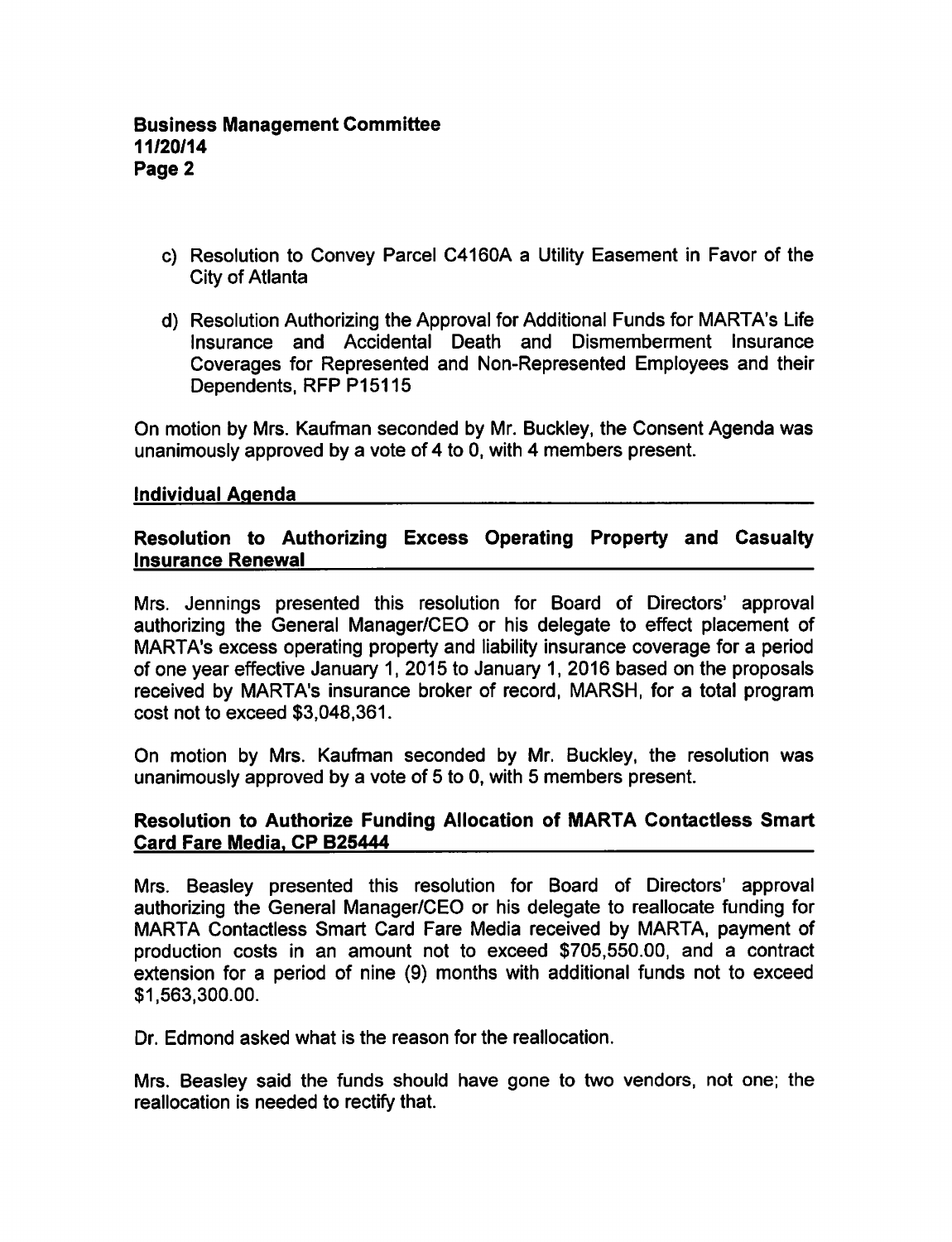On motion by Mr. Buckley seconded by Mrs. Hardage, the resolution was unanimously approved by a vote of 5 to 0, with 5 members present.

# **Briefing - Fare Evasion Reduction Update**

Mrs. Boyd and Mr. Thomas provided an update on the actions taken to reduce Fare Evasion.

#### Fare Evasion Recap

- Fare Evasion Studies conducted
- $\triangleright$  Measure of potential revenue \$3.5M
- $\triangleright$  Several forms of fare evasion identified
- $\triangleright$  Task Force implemented action plan

#### Actions

- $\triangleright$  Task Force implemented solutions identified as major opportunities to halt fare evasion
- $\triangleright$  In-depth audit of Employee/Contractors Breeze cards
- $\triangleright$  Closing bus doors projected FY15 impact \$2.25M
	- 80% approval rating from drivers and customers
	- Continue to monitor successes and complaints throughout winter months

# Reduced Fare Evasion Plan

- $\triangleright$  Task Force sub-committee will explore:
	- Revisions needed in policies and procedures
	- $\circ$  Creating a more identifiable card
	- Increase in confiscated Reduced Fare cards

#### Next Steps

- $\triangleright$  Continue collaboration with Cubic to Provide fare card readers inside faregates
	- Implement electronic emergency transfers
	- Fare evasion studies commenced in September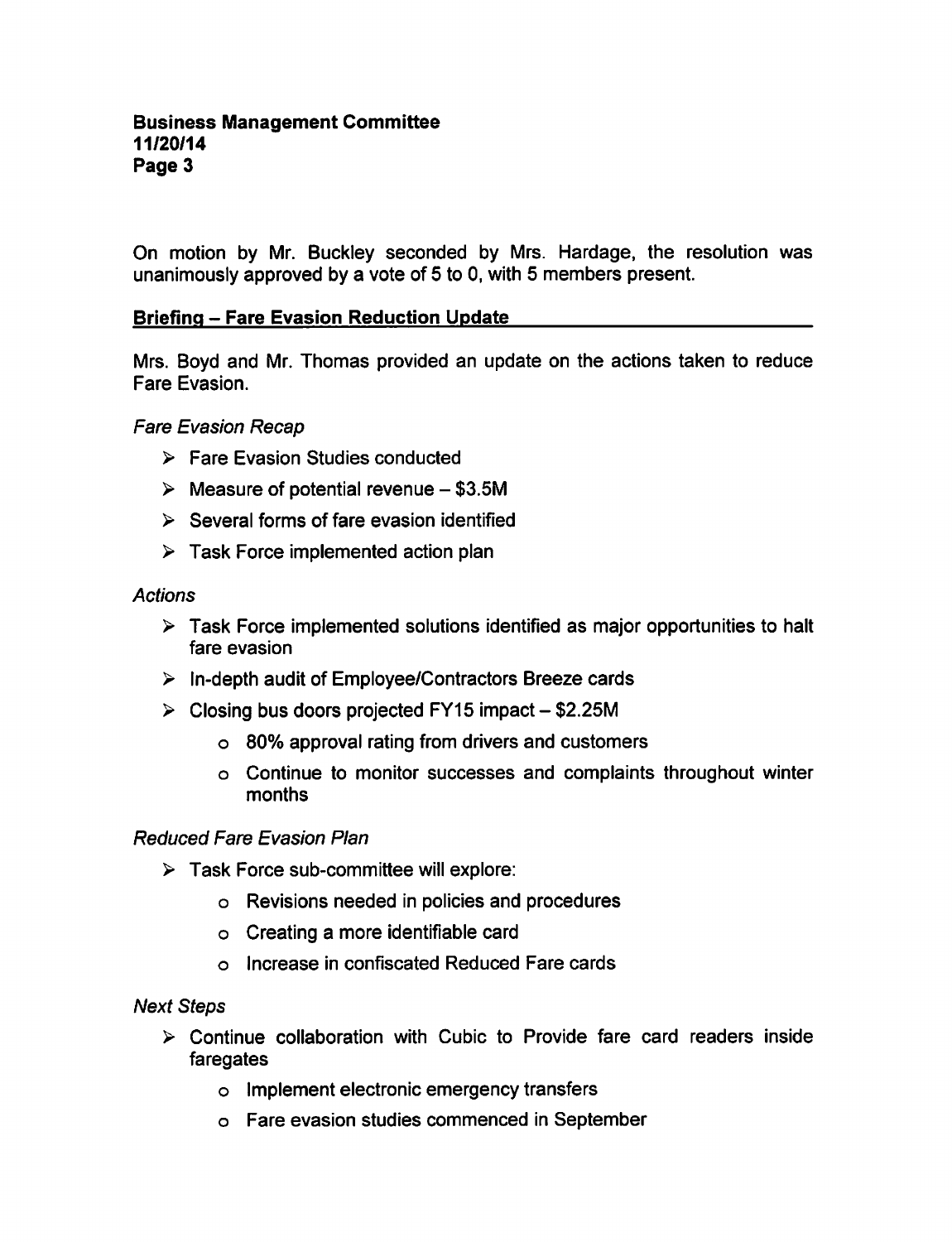# $\triangleright$  Identify and curtail new methods of fare evasion

- Validate already executed solutions and measure effectiveness
- Provide updated potential fiscal impact for FY15

Mr. Buckley said before MARTA changed to its current faregate system approximately \$10M was lost annually due to fare evasion. He asked how much is MARTA losing now.

Mr. Thomas said approximately  $$3.5M - a$  lot less than it once was.

#### Briefing - FY2015 September Budget Variance Analysis and Performance Indicators

Mr. Hutchinson briefed the Committee on the September 2014 Financial Highlights and KPIs.

- $\geq$  September was a very good financial month  $-$  \$4M surplus and \$2.5M better than budget
- $\triangleright$  Revenues were stronger while expenses primarily came in better than budget
- $\triangleright$  The Authority is a bit behind on Sales Tax GSU's economic forecast model initially did not account for reasonable Ad Valorem Tax but it has since been revised
- $\triangleright$  Passenger Revenue was better than budget
- $\geq$  On the Expense side, MARTA is continuing to experience high levels of overtime
- $\geq$  Year-to-Date (YTD) performance is \$9.6M better than budget with a \$9.5M profit  $-$  this puts MARTA is a good position to finish the fiscal year with a surplus
- $\triangleright$  MARTA will experience some additional expenses related to running more miles; otherwise, there are no unusual fluctuations
- $\triangleright$  YTD expenses continue to show the effect of vacancies in the areas of Police, Bus and Mobility; it is expected that recent hires will soon level out overtime
- Combined Ridership is much stronger; however, recent low gas prices may have an impact this in the coming months